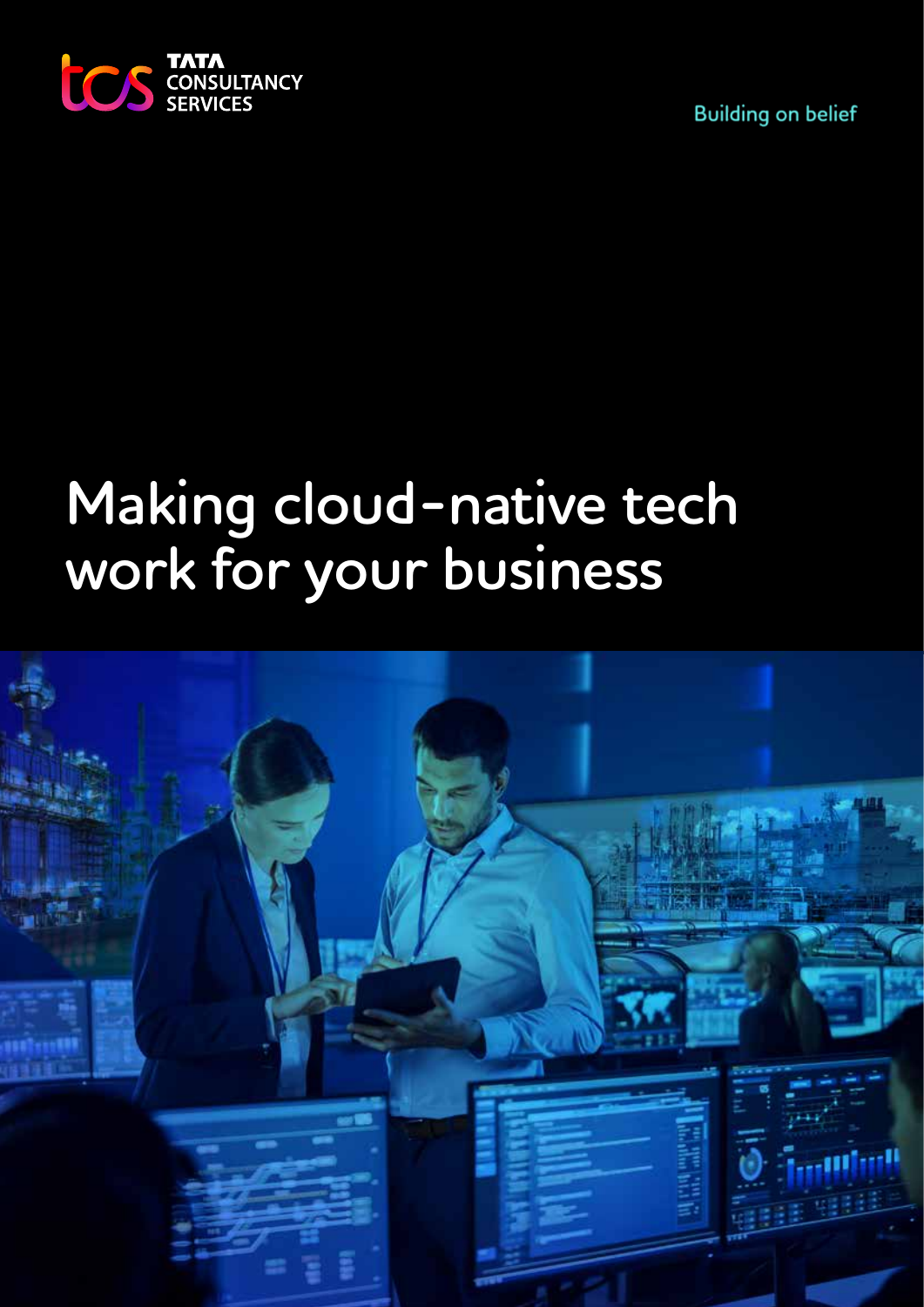# Abstract

Spurred by the success stories of digitally charged businesses, enterprises today are keen to transform using cloud-native technologies. However, cloud-native technology is no silver bullet for a successful digital transformation without a well-defined implementation model.

Cloud-native adoption is an evolving process that aims to convert an idea for business transformation into an executable plan. Misplaced one-size-fits-all notions, however, have led chief digital officers and enterprise architects to use a mishmash of approaches, which results in technologies being considered good only for start-ups or small corporations.

We explore some of the best practices to successfully convert ideas into action for cloud-native programs.

### The need to be cloud native

Being agile, resilient, and purpose-driven is key to survival for today's enterprises. Cloud-native technologies use containers, microservices, APIs, immutable infrastructure, serverless technologies, and loosely coupled designs to create applications that achieve these qualities.

For businesses, the following characteristics of cloud-native applications are most relevant for driving value:

- Loosely coupled: Enables applications to scale up seamlessly during sudden spikes in demand
- Packaged into containers: Ensures business agility by simplifying rollout of incremental changes without breaking other functionalities
- Domain-driven design: Enables application development by business functions (domains) with a product owner who best understands the impact of every small change on the business. This gives business functions more control on prioritizing their needs.
- API-centric: Enables applications to talk to both internal applications and external APIs, leading to improved ecosystem integration

Beyond the advantages that a cloud-native application architecture provides, there are several other benefits, such as:

- High degree of business sponsorship.
- Commitment to a common purpose both from IT and business.
- Agility, resilience, and adaptability of the final software.
- Ease of APIfication to embrace the partner ecosystems.
- Advantages of the polyglot approach for best-fit solutions.

Let us look at how cloud-native modernization addresses a real-life challenge faced by an enterprise application.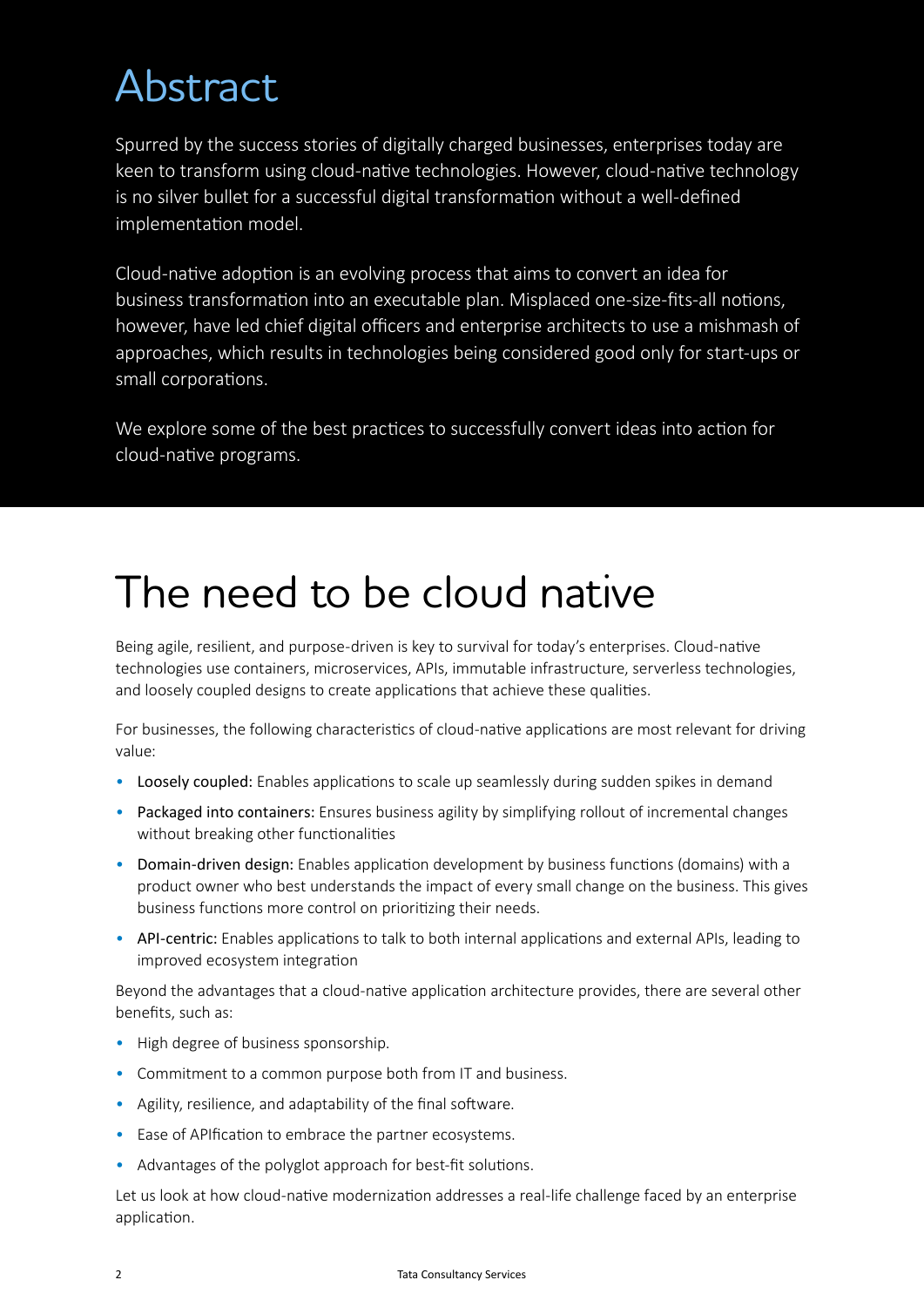# Transforming policy administration for an insurance major

An insurance service provider was facing a host of challenges. While these stemmed from many sources and geographies, a root-cause analysis pointed to a single cause: a slow IT response to a fastmoving, digitalized, regional insurance market demanding continuous changes from IT on its digital channels.

Business partners, brokers, and customers were demanding a new policy administration module, with a frictionless and personalized customer experience, standardized business processes, and technology modernization.

The company decided to use a microservices architecture to create a policy administration system that provided agility and scale. The cloud-native design helped the insurer meet the following goals:

- Flexibility of change: Since the rules of insurance and the product details varied across countries, the cloud-native design enabled product owners to have independent services for their products, and supported new product rollouts.
- 'Always-on' platform: No deployment downtimes, failures due to scaling issues or downtime due to backups helped ensure a better customer experience.
- Control of the software rollout: Since the cloud-native design broke down the monolithic software into independent microservices, individual business function owners no longer needed to wait for others to get their business changes in production. Cycles of new changes to production shortened from two months to two weeks.
- Allow for regional variations: The company needed to run different business rules for regional product sets. The cloud-native design ensured that each region could change their products without impacting the whole company.
- Transparency and governance: As the microservices, integrations, and data stores were all segregated by the line of business, it was now possible to see which product or business line was consuming how many services. This meant that the cost of cloud could be allocated to businesses in a more transparent manner.

# The essential steps

#### **Program sponsorship and objectives**

The sponsors of cloud-native programs usually fund these projects with a goal of significant improvements in customer experience and growth-centric KPIs. These are expected to be realized through small, continuous increments during the course of the program.

### Objectives and business KPIs

After the objectives and business KPI improvement plan have been agreed upon, the target state design can be outlined. Here again, cloud-native programs deviate from a standard cloud application development program that follows industry standard architectures and are not heavily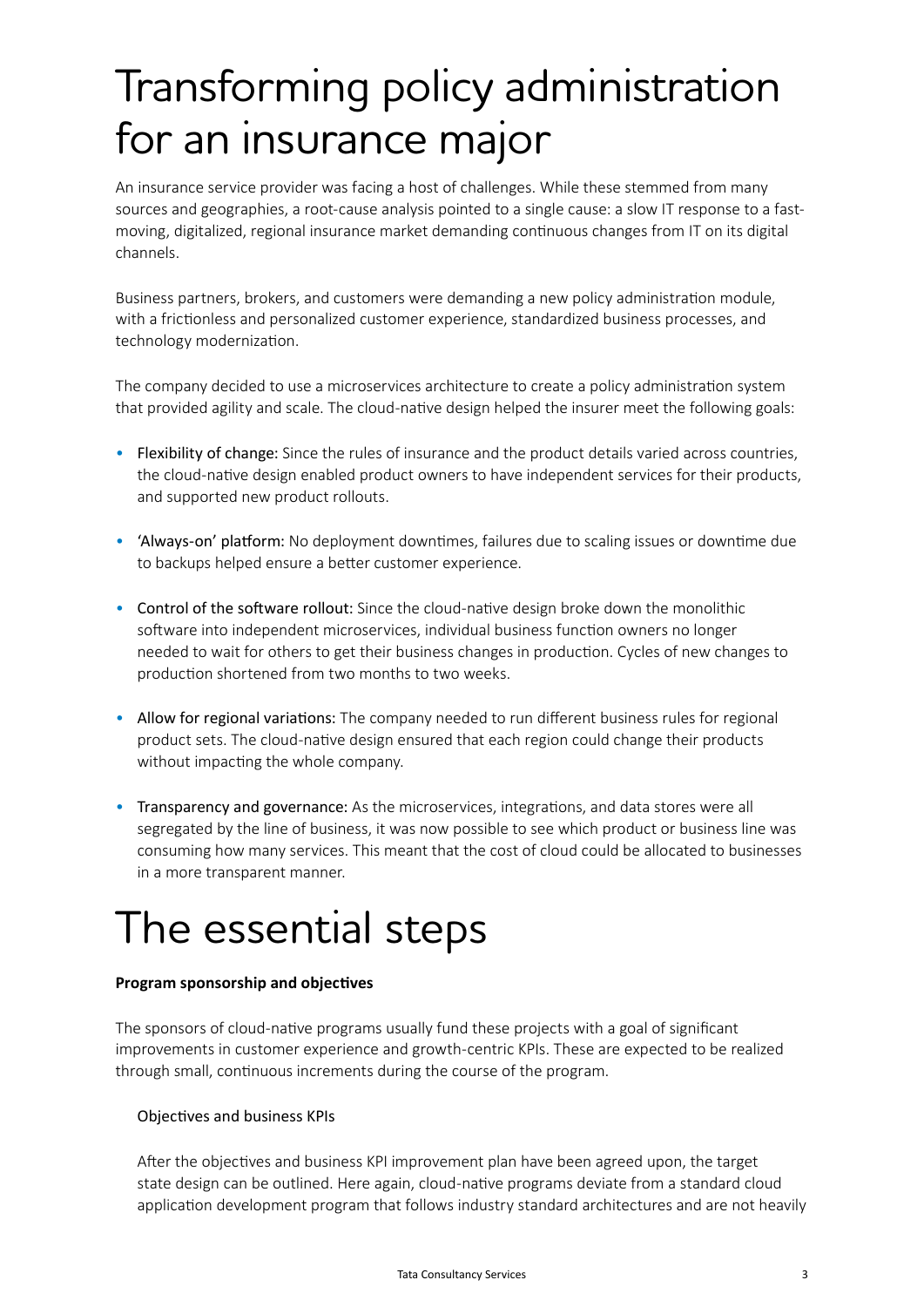influenced by business goals as long as they are able to meet performance, scalability, and other technical parameters.

A few examples of business KPIs targeted in the insurer's case are:

- 30% improvement in straight-through processing for proposal generation and non-financial changes to policies
- 90% automation of standard customer correspondences
- 50% improvement in customer experience ratings on specific products through omnichannel experiences

Cloud-native programs are particularly challenging as they cannot be delivered using deep technology knowledge alone unlike other cloud programs like migration. While knowledge of technology elements is critical to a successful cloud-native program, the ability to work with businesses in domain-driven design is equally crucial. The key, therefore, lies in choosing a partner with an established measurement framework and who has successfully completed cloud-native programs across customer business lines.

#### Target state visualization

Unlike conventional transformation programs, where the target architecture is designed toward the end of the requirements gathering phase, cloud-native projects call for the creation of an initial visualization of the proposed target state of the system up-front. This ensures the identification of all essential cloud services required to realize the target state and arrive at an accurate cost of running the solution in production.

#### Pricing the solution for public cloud

The target state visualization forms the basis of pricing for public cloud services, providing granularity. Cloud-native programs entail many hidden cost elements; hence, customers must choose partners who design and execute cloud-native programs from strategy and assessment to architecture, and finally, to build and support the same on a pay-as-you-deploy model.

A consumption-based service model must be adopted as businesses' appetite for consumption in such programs often fluctuate.

### Program execution

With the business approval received, the execution journey begins (see Figure 2).

Cloud-native programs almost always adopt microservices principles, and can be broadly visualized into two disciplines.

• Microservices design aims at creating a domain-driven design for the business in scope. This aims at picking up a business function and applying domain-driven design principles to create small independent services.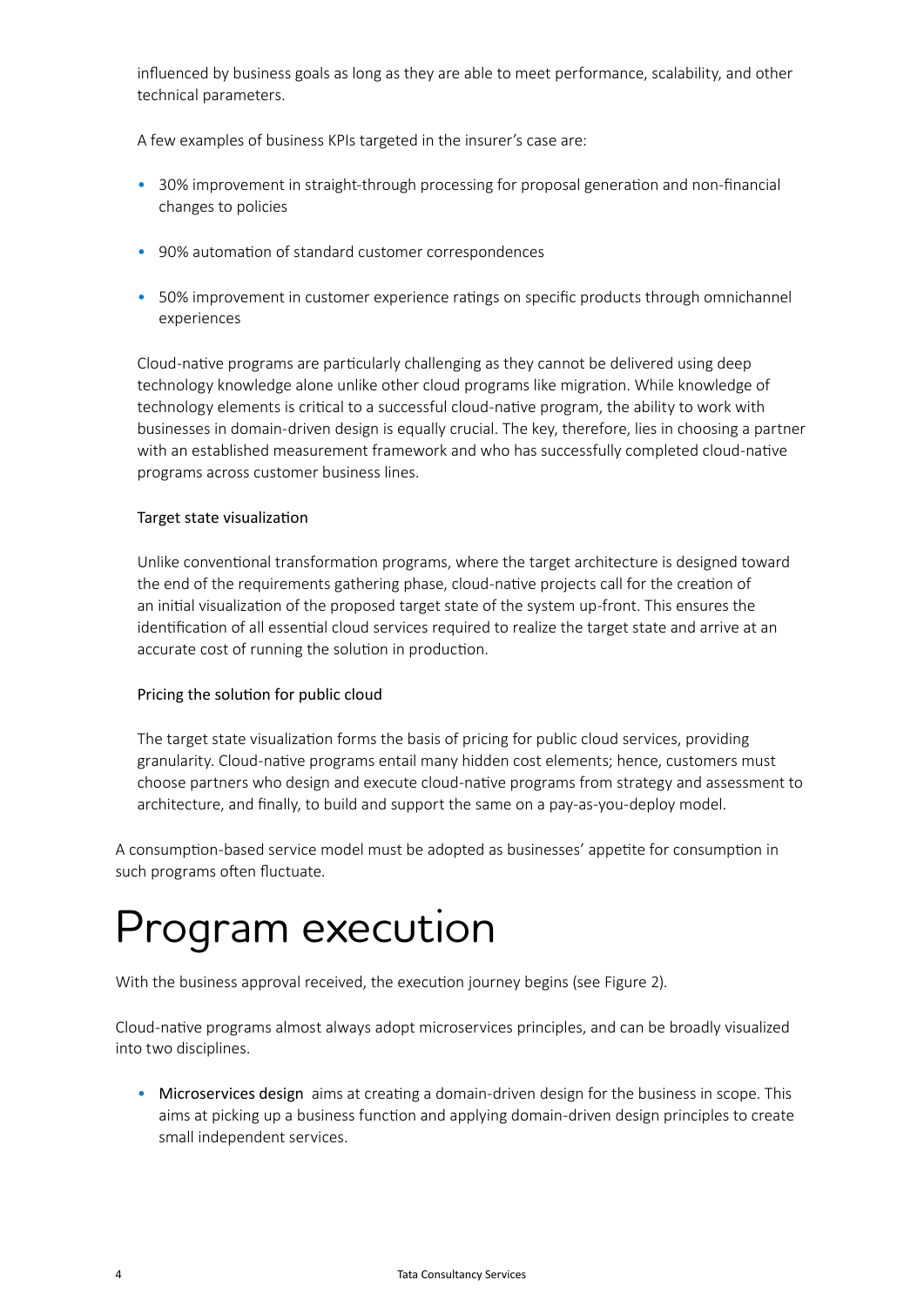• Build involves the development of these independent functional components, such as 'client', 'proposal', and 'business development' microservices.



*Figure 2: Program execution approach* 

### The road less travelled

In spite of the cloud-native promise, adoption across enterprises is still sparse for a few reasons.

- 1. Cloud is often seen as the 'new ERP' because it brought into the bespoke application development community, architects, scrum leads and product owners a high degree of accountability on KPIs and business outcomes. This is a major shift from the traditional software development programs, which were mostly modeled around delivering approved requirements from business.
- 2. Hyped expectations from cloud-native programs is another deterrent. Large enterprises cannot change their operating structure, policies, and procedures overnight and embrace a completely radical new way of working. When they start their cloud-native programs, 99% of other projects in the enterprise are still running on traditional models.
- 3. Cloud-native technologies—including container platforms, service mesh products, API management suites, and event-driven integration software—are evolving faster than one can keep pace with. This makes the solution and architecture a race against the release of the next set of new products.
- 4. Enterprise applications are designed to hold and display a high amount of data that users can access and work upon easily. Hence, a sudden move to loosely coupled architectures is not an easy transition for most businesses.
- 5. The level of tooling required for visualization of the existing code structure of applications, and poor documentation of inter-process communication—like how each logical segment of the application is talking to another—make it even more difficult to create domain models from the existing application code. Therefore, it is not uncommon for consultants to suggest a complete 'new domain model design' for such programs. This often leads to a constant cycle of reconciliation between the existing app and what the new model proposes to do.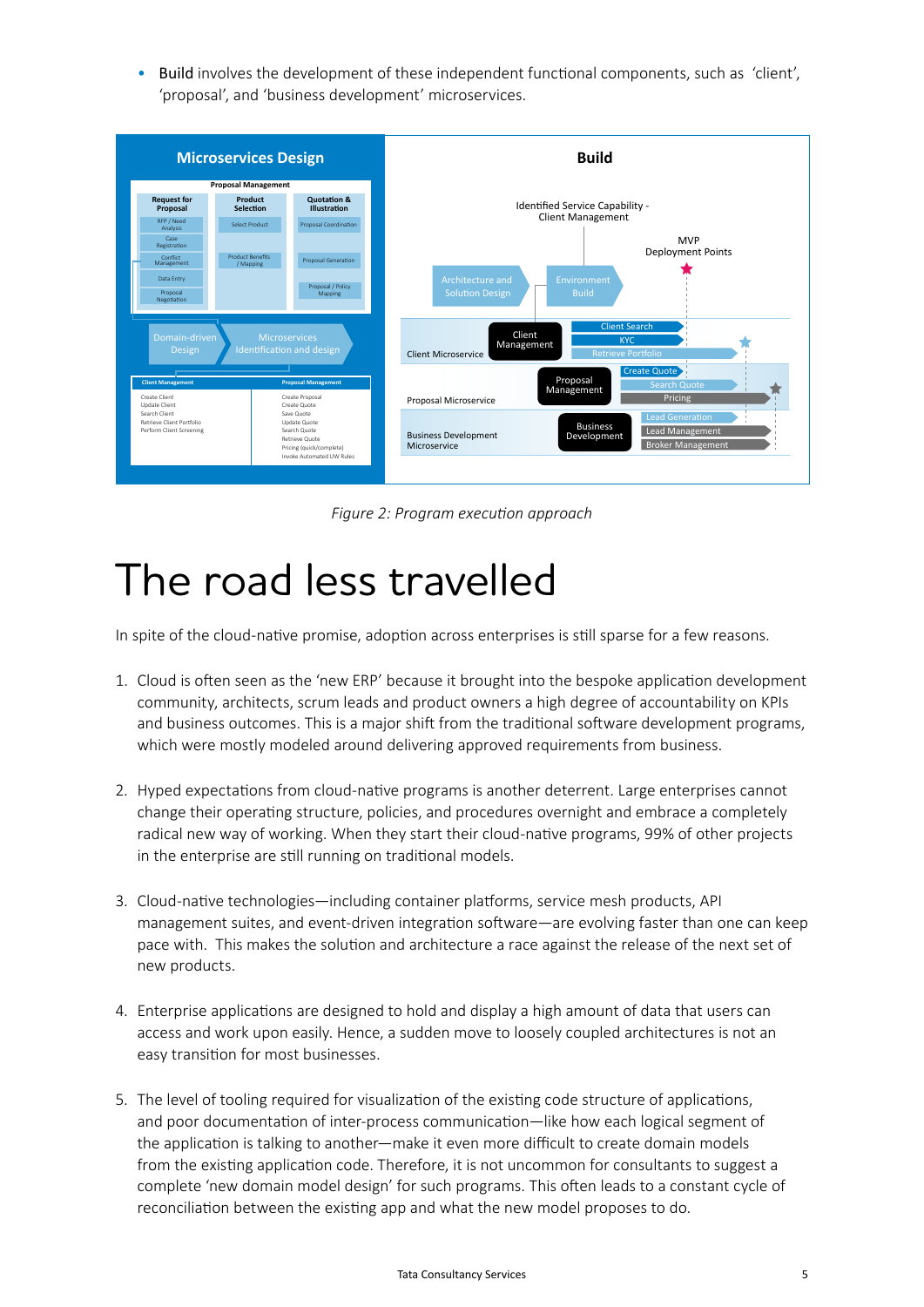# Ingredients of success

All of the above must be strongly supported by a rich set of tools and architecture blueprints, POC benchmarks, pre-built technology solutions, and frameworks and templates that consolidate the partner's best practices for cloud-native development. This ensures that enterprises feel comfortable using them.

It is strongly recommended that, at a minimum, the partner must have the following:

- Cloud service provider-accredited cloud-native reference architectures for the business domain
- High-quality code scanning and dependency analysis tools wherever an existing code base is available and needs to be refactored
- POCs that are pre-built based on the reference architectures proposed to illustrate the promise versus delivery ratio
- Documentation templates for architecture, along with high- and low-level designs for microservices, which are tested and can sail through the design and architecture approvals smoothly

# Conclusion

Companies embarking on a cloud-native program must never lose sight of the core objective, which is to create business value. Without a clear mandate, the program will neither receive business sponsorship nor solve problems effectively. A cloud-native program, when successfully completed, can achieve a complete cultural shift in the organization. Enterprises must join forces with partners who have proven experience and success stories in this subject. The right team, tools, processes, and, most important, a mindset which truly believes that the transformational abilities of software are the secret to success.

### About the author

### Siddhartha Gupta

Siddhartha Gupta is Global Head of Application Modernization in TCS' Microsoft Business Unit at TCS. He has over 20 years of experience working with global customers in healthcare, publishing, financial services, and retail sectors to build applications and systems focused at creating business value. He is a proponent of TCS' cloud modernization strategy and adoption paths, and evangelizes the adoption of cloud-native applications and integrations for enterprises to drive business benefits.